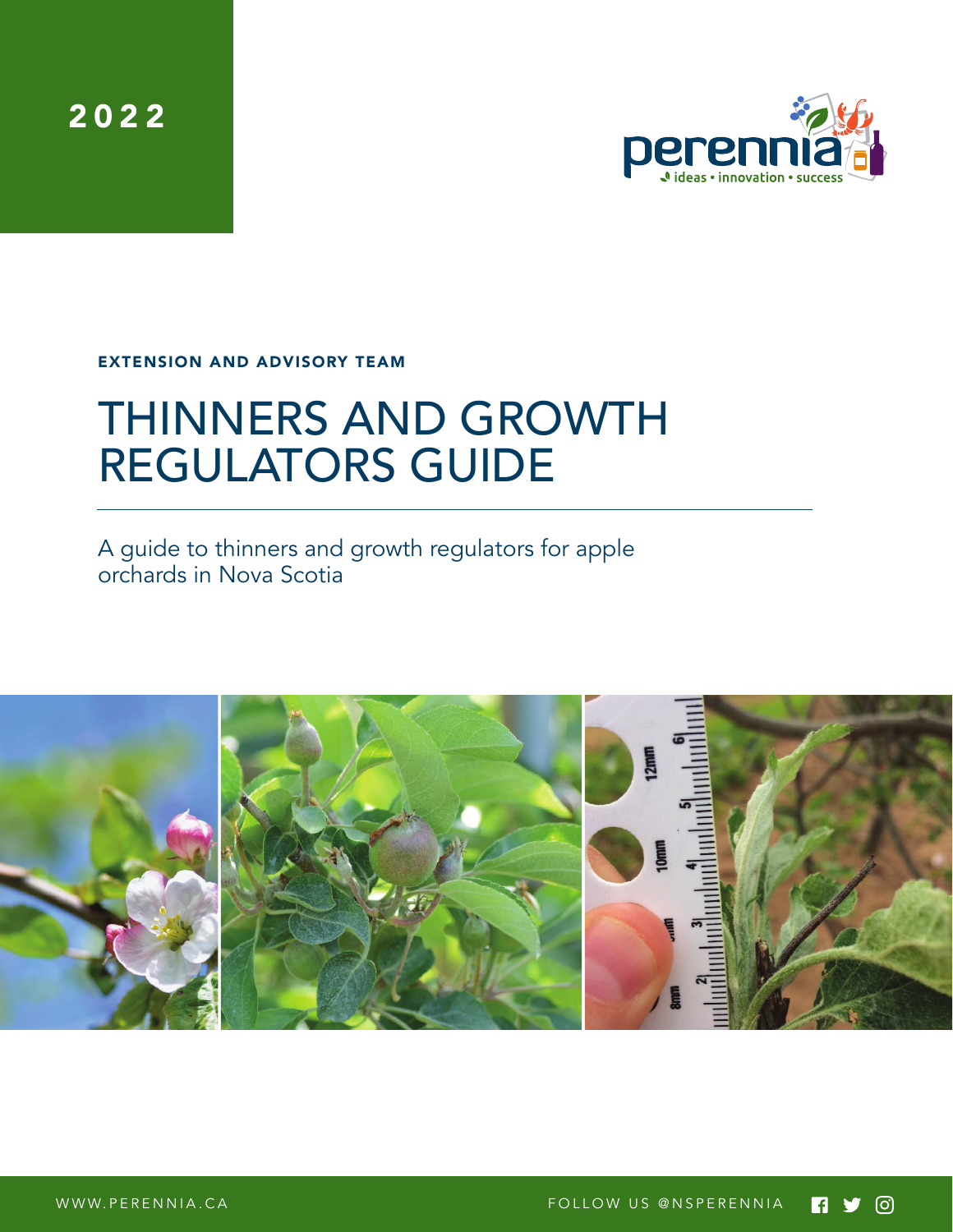**Discard old editions of the pesticide spray guide. Each year, the Perennia Tree Fruit Specialist updates the pesticides and information contained in this publication.**

**Editor and Production** Michelle Cortens, Tree Fruit Specialist Perennia Food & Agriculture Inc. 32 Main Street Kentville, NS, B4N 1J5 mcortens@perennia.ca

*Note: Perennia offers supplemental guides for pome fruit, stone fruit and organic production on our website at www.perennia.ca > Agriculture > Product Information > Fruits > Tree Fruit*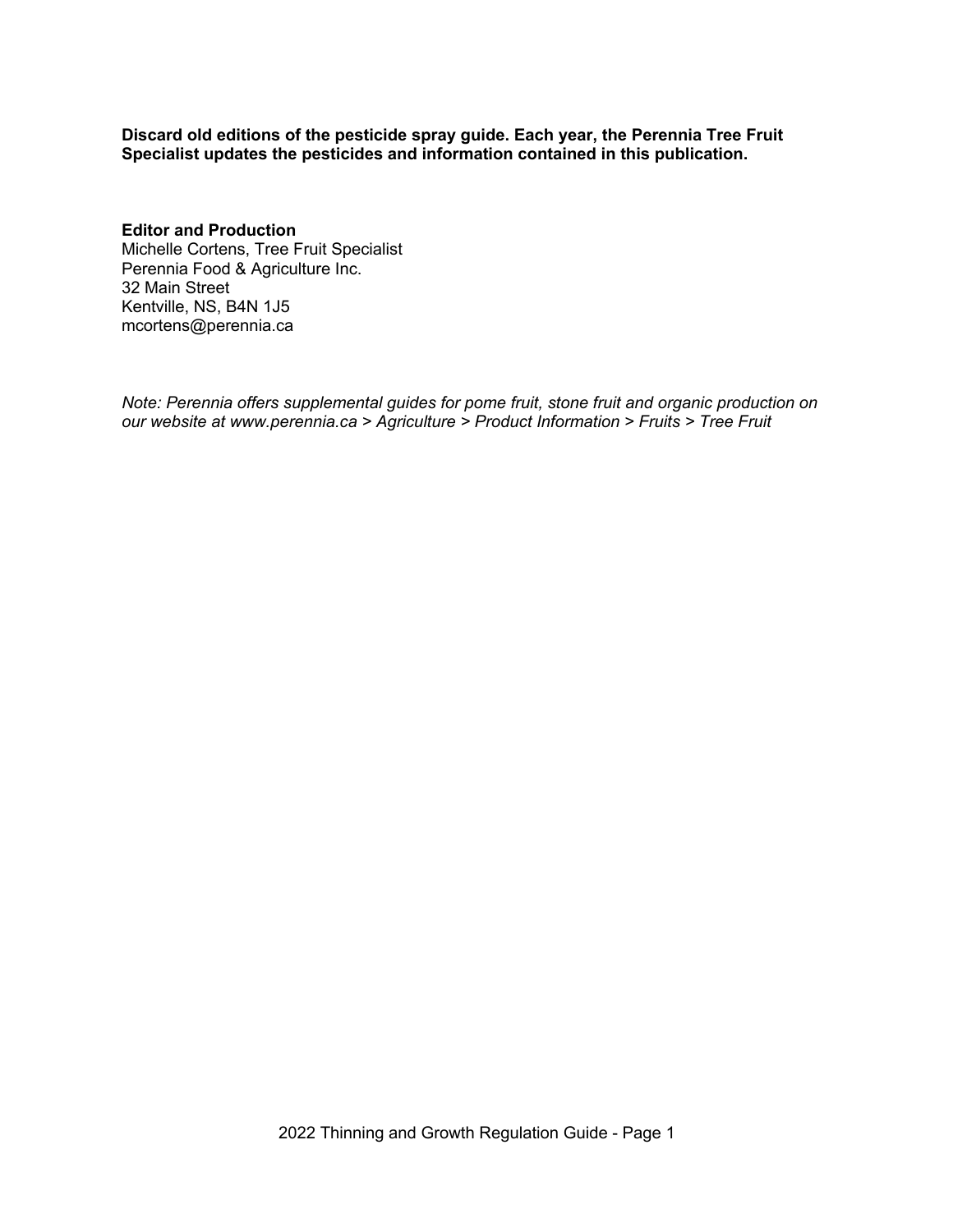## **Emergency and First Aid Procedure for Pesticide Poisoning**

- Become familiar with the chemicals you are using. Keep a list of common and active ingredient names in case of accidents or emergencies. This information can be found on product labels and cross-referenced in this publication.
- If poisoning from exposure to a pesticide by swallowing, inhalation or contact with skin or eyes is suspected, read the product label of the pesticide container and carry out first aid treatment as suggested.
- If a person is seriously injured, call **911** immediately.
- Emergency advice on pesticide poisoning is available 24 hours/day from the IWK Regional Poison Information Centre, Halifax, NS. Phone: 1-800-565-8161 (NS & PEI).

#### **Sources of Information on Pesticides**

Information Service of the Pest Management Regulatory Agency Phone: 1-800-267-6315 Web Site: http://www.hc-sc.gc.ca/cps-spc/pest/index-eng.php

Pest Management Regulatory Agency –Electronic Labels: Search Tool Web Site: http://pr-rp.hc-sc.gc.ca/ls-re/index-eng.php

Ontario Pesticides Classification Database Web Site: https://www.lrcsde.lrc.gov.on.ca/PCDWeb/showSearch.action

National Pesticide Information Centre Web Site: http://npic.orst.edu/

Environmental Emergencies – Nova Scotia Pesticide and Chemical spills Phone: 1-800-565-1633

Organic Agriculture Centre of Canada Web Site: http://www.organicagcentre.ca/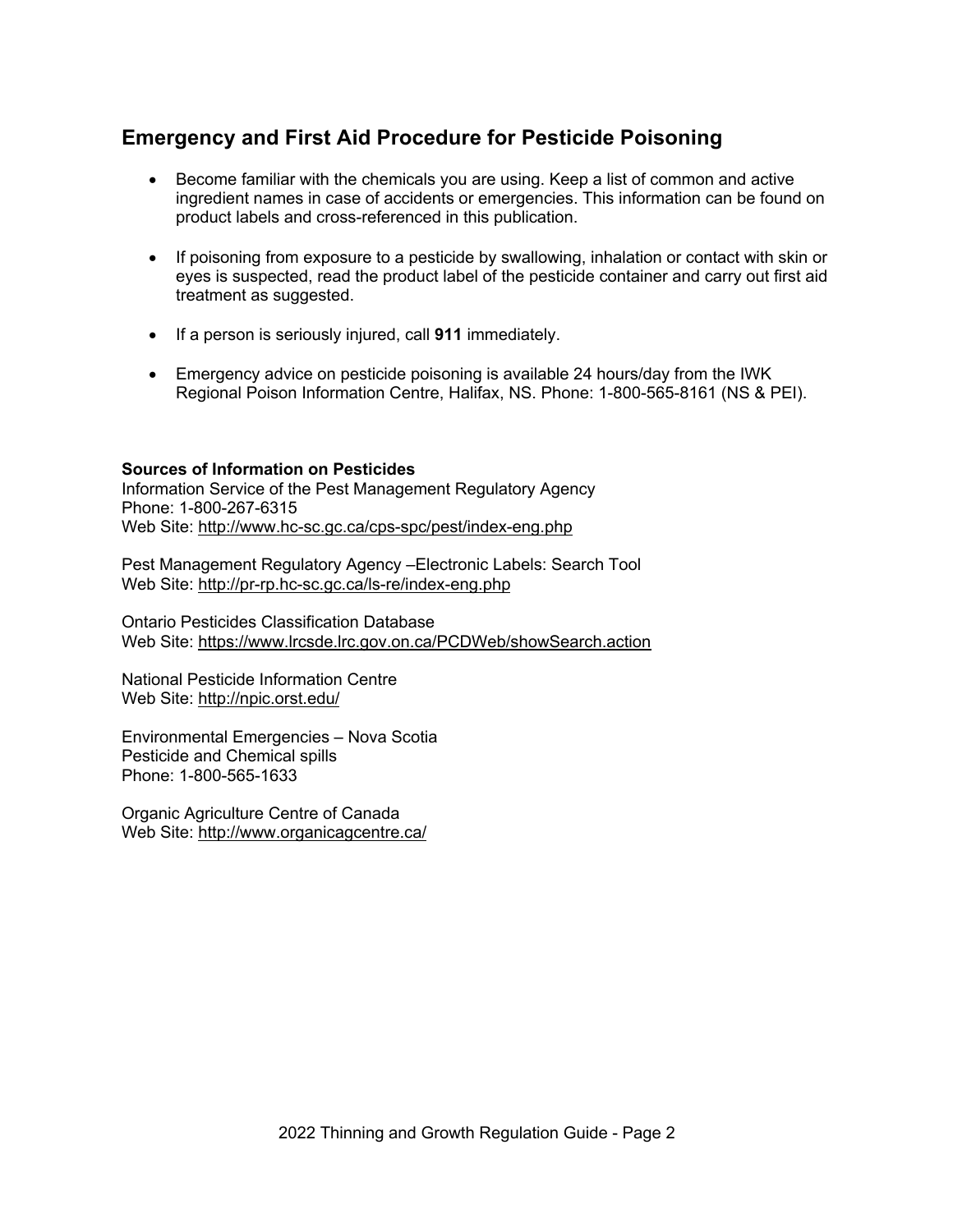# **Table of Contents**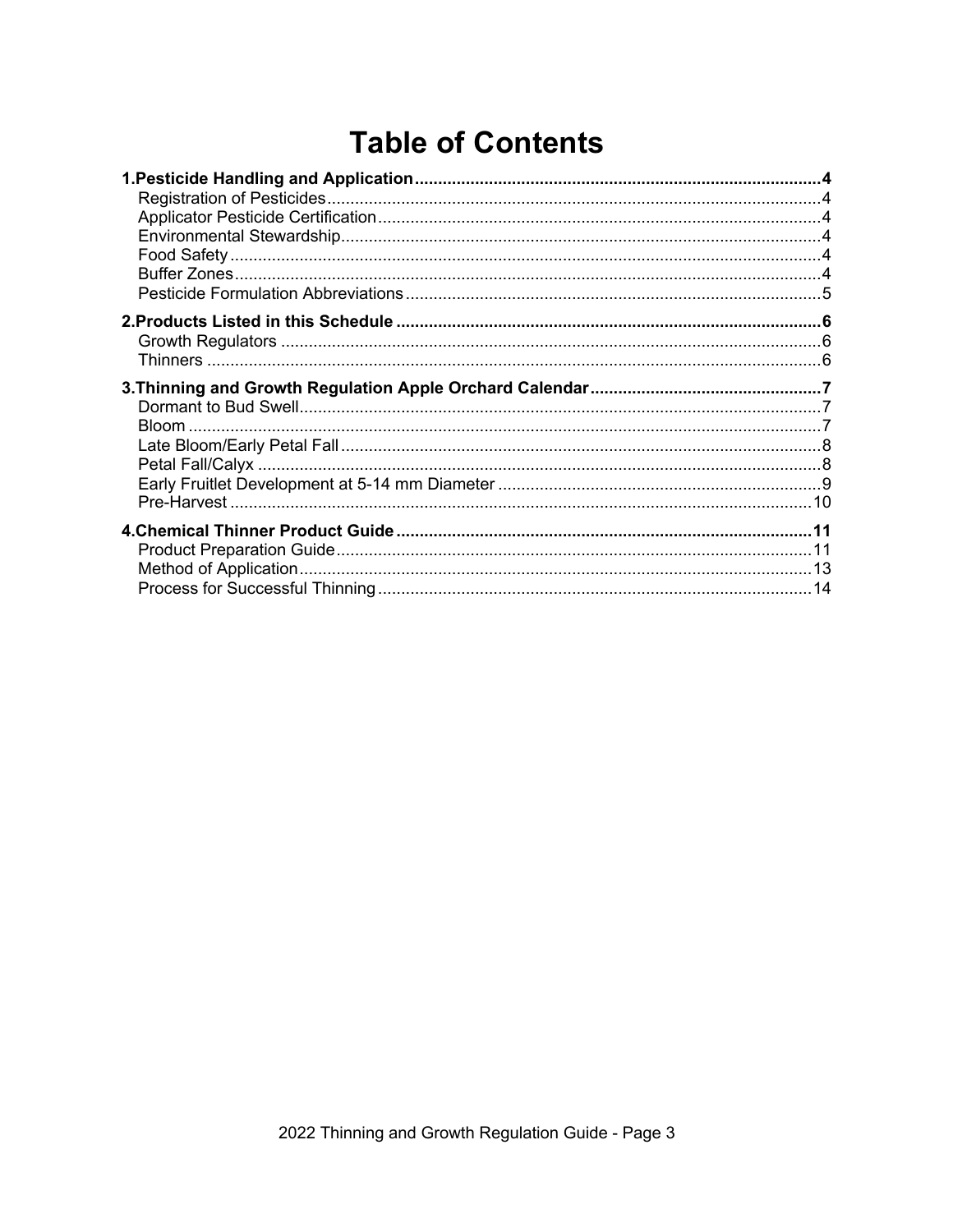# **1. Pesticide Handling and Application**

## **Registration of Pesticides**

A pesticide that is used in Nova Scotia must be registered by the Pest Management Regulatory Agency (PMRA) of Health Canada, and be approved for use in the province of Nova Scotia. All registered pesticides may be re-evaluated and are subject to discontinuation if they do not meet current standards. The pesticide product label is a legal document, and all label directions must be followed.

- To search for product labels, visit the Health Canada website: http://pr-rp.hc-sc.gc.ca/ls-re/index-eng.php
- To download the smartphone application, search for the app "Pesticide Labels" by Health Canada.

## **Applicator Pesticide Certification**

Applicators must hold a valid applicator certificate of qualification to apply a commercial class pesticide in Nova Scotia. The regional offices for Nova Scotia Environment offer certificates, approvals, exams and exam study materials.

- Central Region: Halifax and Hants Counties, (902) 424-7773
- Western Region: Kings, Annapolis, Digby, Yarmouth, Shelburne, Queens and Lunenburg, (902) 679-6086

## **Environmental Stewardship**

Environmental stewardship and food safety programs are important components of best management practice for fruit production. Guidelines and fact sheets have been developed under the Nova Scotia Environmental Farm Program for the best means to store, handle, and apply pesticides. Factsheets on the NS Federation website (http://www.nsfafane.ca/efp/resources/factsheets/) include:

- On-farm Pesticide Use
- Pesticide Storage and Handling
- Air-Blast Sprayer Calibration for Orchard and Vineyards
- Tree-Row Volume: Concept, Calculations and Application

#### **Food Safety**

The CHC CanadaGap on-farm food safety manual provides procedures and guidelines with regard to the safe handling, storage and record keeping for tree fruit pesticides and fertilizers: http://www.canadagap.ca/manuals/downloads/

## **Buffer Zones**

Most pesticide labels have a required distance between site of spray application and a buffer zone. A buffer zone is the distance between the point of direct pesticide application and the nearest downwind boundary of a sensitive habitat. A buffer zone is a no-spray area because the sensitive habitat contains organisms that are affected by the pesticide being applied. A sensitive area may be aquatic, terrestrial (shelterbelts and woodlots) or a combination (wetlands, marshes etc). It is the applicator's responsibility to identify the sensitive areas within and adjacent to treated fields.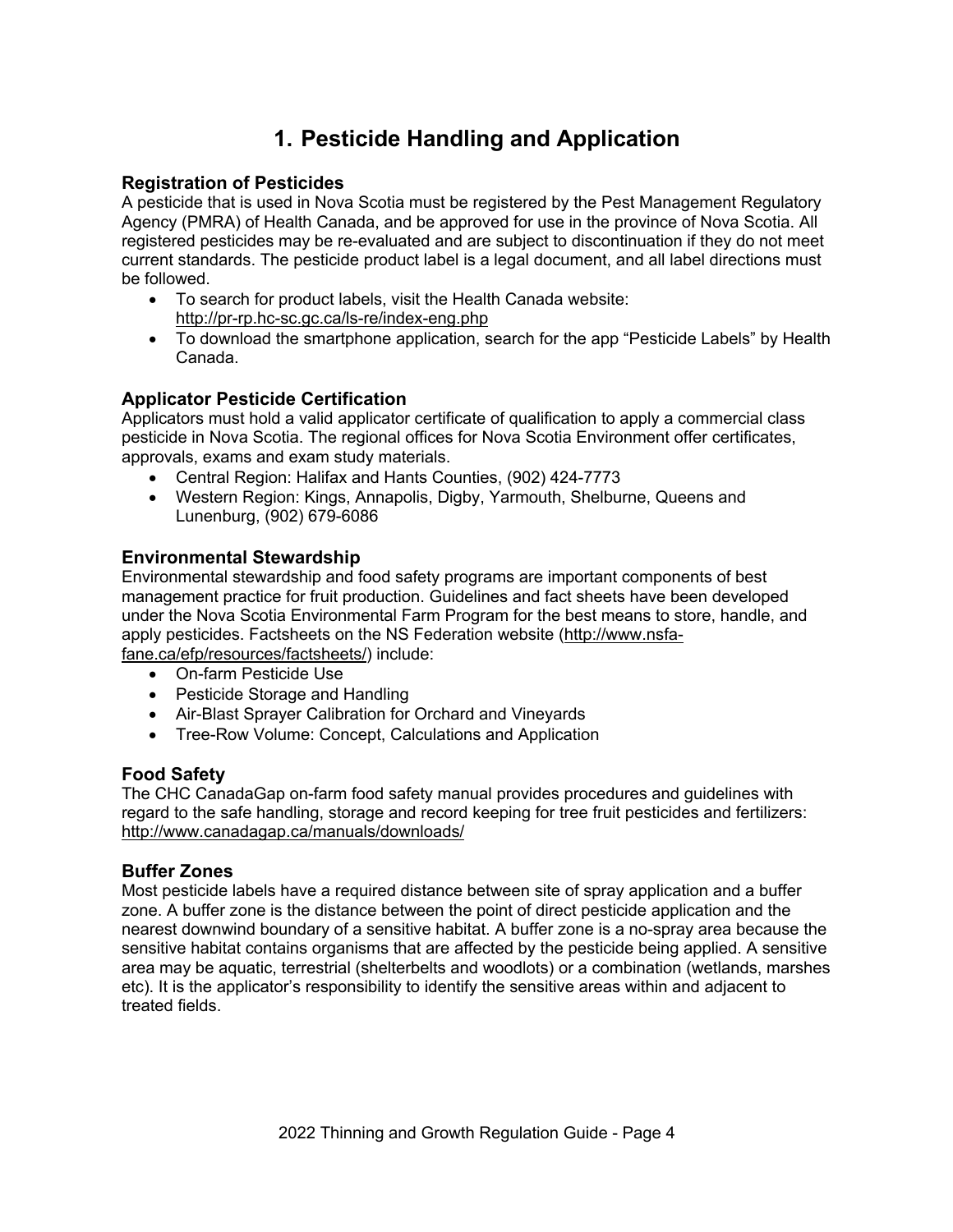## **Pesticide Formulation Abbreviations**

| DF        | dry flowable             | SG          | soluble granules           |
|-----------|--------------------------|-------------|----------------------------|
| <b>DP</b> | dispersible powder       | <b>SN</b>   | solution                   |
| <b>DU</b> | dust                     | <b>SP</b>   | soluble powder             |
| EC        | emulsifiable concentrate | SU          | suspension                 |
| F or FLO  | flowable solution        | <b>SURF</b> | surfactant                 |
| GR or G   | granular                 | W or WP     | wettable powder            |
| <b>OD</b> | oil dispersible          | <b>WSP</b>  | water soluble pouch        |
| <b>SC</b> | spray concentrate        | WDG or DG   | water dispersible granules |

# **Warning**

Please note that we make no warranty or guarantee of any kind, expressed or implied, concerning the use of products listed in this publication. The user assumes all risks, whether recommendations are followed or not. This publication is intended as a guide only.

For specific product information always refer to and follow directions on the label.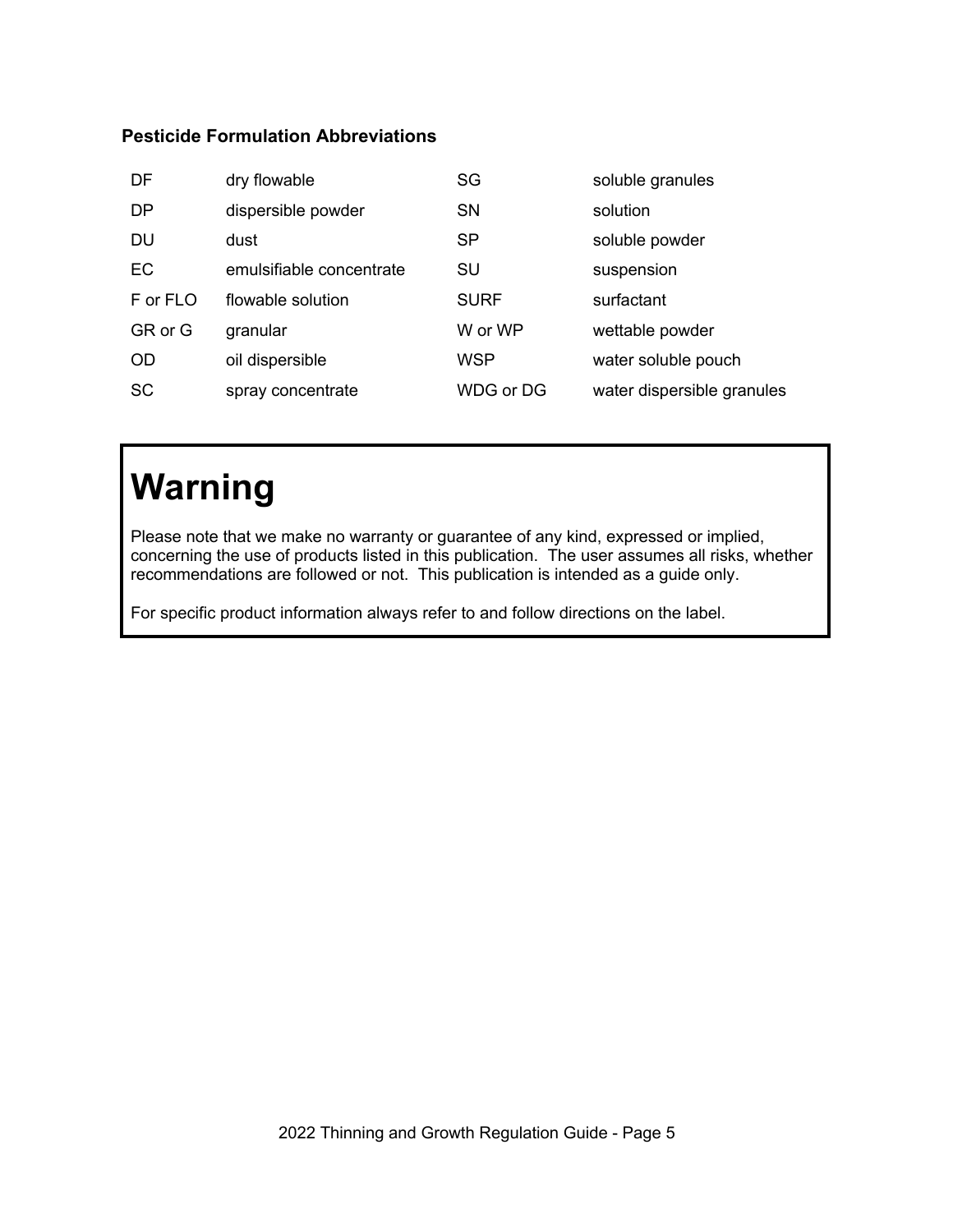## **2. Products Listed in this Schedule**

| This listing includes all the registered growth regulators and thinners detailed in the Management Guide. Always read the label before using any pesticide. Where<br>differences between the label and this guide occur, label information prevails. Please note: No changes were available for 2022. |             |                                                              |               |                    |               |              |                   |                  |                               |                            |                                                         |                                                                              |
|-------------------------------------------------------------------------------------------------------------------------------------------------------------------------------------------------------------------------------------------------------------------------------------------------------|-------------|--------------------------------------------------------------|---------------|--------------------|---------------|--------------|-------------------|------------------|-------------------------------|----------------------------|---------------------------------------------------------|------------------------------------------------------------------------------|
| <b>Active Ingredient</b>                                                                                                                                                                                                                                                                              | Product     | <b>Group Name</b>                                            | Mature apples | Non-bearing apples | Apple nursery | Mature pears | Non-bearing pears | Rainfast (hours) | Preharvest Interval<br>(days) | Re-Entry Interval<br>(REI) | Activity for REI<br>Management                          | <b>Growth Regulation</b>                                                     |
| <b>GROWTH REGULATORS</b><br>6-Benzyladenine, Gibberellins                                                                                                                                                                                                                                             |             |                                                              |               |                    |               |              |                   |                  |                               |                            |                                                         | Growth modification, reducing physiological russeting,                       |
| A4 & A7                                                                                                                                                                                                                                                                                               | Promalin SL | Plant growth regulator                                       |               |                    |               |              |                   | 6                | 28                            | 12 <sub>h</sub>            |                                                         | fruit shape, fruit set after frost, increase pear fruit set<br>and branching |
| Giibberellins A4 & A7                                                                                                                                                                                                                                                                                 | Novagib     | Plant growth regulator                                       | ✓             |                    |               |              |                   | 6                | 28                            | 12 <sub>h</sub>            |                                                         | Reducing physiological russeting                                             |
| Prohexadione calcium                                                                                                                                                                                                                                                                                  | Apogee      | Plant growth regulator                                       | $\checkmark$  | $\checkmark$       |               |              |                   | 8                | 45                            | 12 <sub>h</sub>            |                                                         | Vegetative growth suppression                                                |
| Aviglycine hydrochloride                                                                                                                                                                                                                                                                              | ReTain      | Plant growth regulator                                       | ✓             |                    |               |              |                   | 8                | $\overline{7}$                | 12 <sub>h</sub>            |                                                         | Harvest management                                                           |
| 1-Methylcyclopropene                                                                                                                                                                                                                                                                                  | Harvista    | Plant growth regulator                                       | $\checkmark$  |                    |               |              |                   | $\mathbf 1$      | $\mathfrak{Z}$                | 4 h                        |                                                         | Harvest management                                                           |
| <b>THINNERS</b><br>Ammonium thiosulphate                                                                                                                                                                                                                                                              | <b>ATS</b>  | Liquid fertilizer containing 12%<br>nitrogen and 26% sulphur | $\checkmark$  |                    |               |              |                   |                  |                               | when dry                   |                                                         | Desiccation resulting in blossom thinning. Note<br>precautions.              |
| Carbaryl                                                                                                                                                                                                                                                                                              | Sevin XLR   | Carbamate insecticide (Group<br>1A)                          | ✓             | $\checkmark$       |               |              |                   |                  | 75                            |                            | <b>High Density</b>                                     | Petal fall /7-14 mm average king fruitlet diameter. Note                     |
|                                                                                                                                                                                                                                                                                                       |             |                                                              |               |                    |               |              |                   |                  |                               | 14 d                       | Hand thinning, hand-<br>line irrigation                 | the new PHI and REI.                                                         |
|                                                                                                                                                                                                                                                                                                       |             |                                                              |               |                    |               |              |                   |                  |                               | 4 d                        | Hand pruning,<br>scouting, pinching,<br>tying, training |                                                                              |
|                                                                                                                                                                                                                                                                                                       |             |                                                              |               |                    |               |              |                   |                  |                               |                            | <b>Low Density</b>                                      |                                                                              |
|                                                                                                                                                                                                                                                                                                       |             |                                                              |               |                    |               |              |                   |                  |                               | 10 <sub>d</sub>            | Hand thinning, hand-<br>line irrigation                 |                                                                              |
|                                                                                                                                                                                                                                                                                                       |             |                                                              |               |                    |               |              |                   |                  |                               | 0.5                        | Hand pruning,<br>scouting, pinching,<br>tying, training |                                                                              |
| 1-naphthaleneacetic acid                                                                                                                                                                                                                                                                              | Fruitone L  | Plant growth regulator                                       | $\checkmark$  | ✓                  |               |              |                   |                  | 5                             | when dry                   |                                                         | Petal fall /7-12 mm average king fruitlet diameter                           |
| 6-benzyladenine                                                                                                                                                                                                                                                                                       | MaxCel      | Plant growth regulator                                       |               | ✓                  |               |              |                   |                  | 86                            | 12 <sub>h</sub>            |                                                         | Petal fall /7-14 mm average king fruitlet diameter, up to<br>20 mm           |
| 6-benzyladenine (aka 6-<br>benzylaminopurine)                                                                                                                                                                                                                                                         | Cilis Plus  | Plant growth regulator                                       |               | $\checkmark$       |               |              |                   |                  | 28                            | 12 <sub>h</sub>            |                                                         | 5-10 mm up to 20 mm average king fruitlet diameter                           |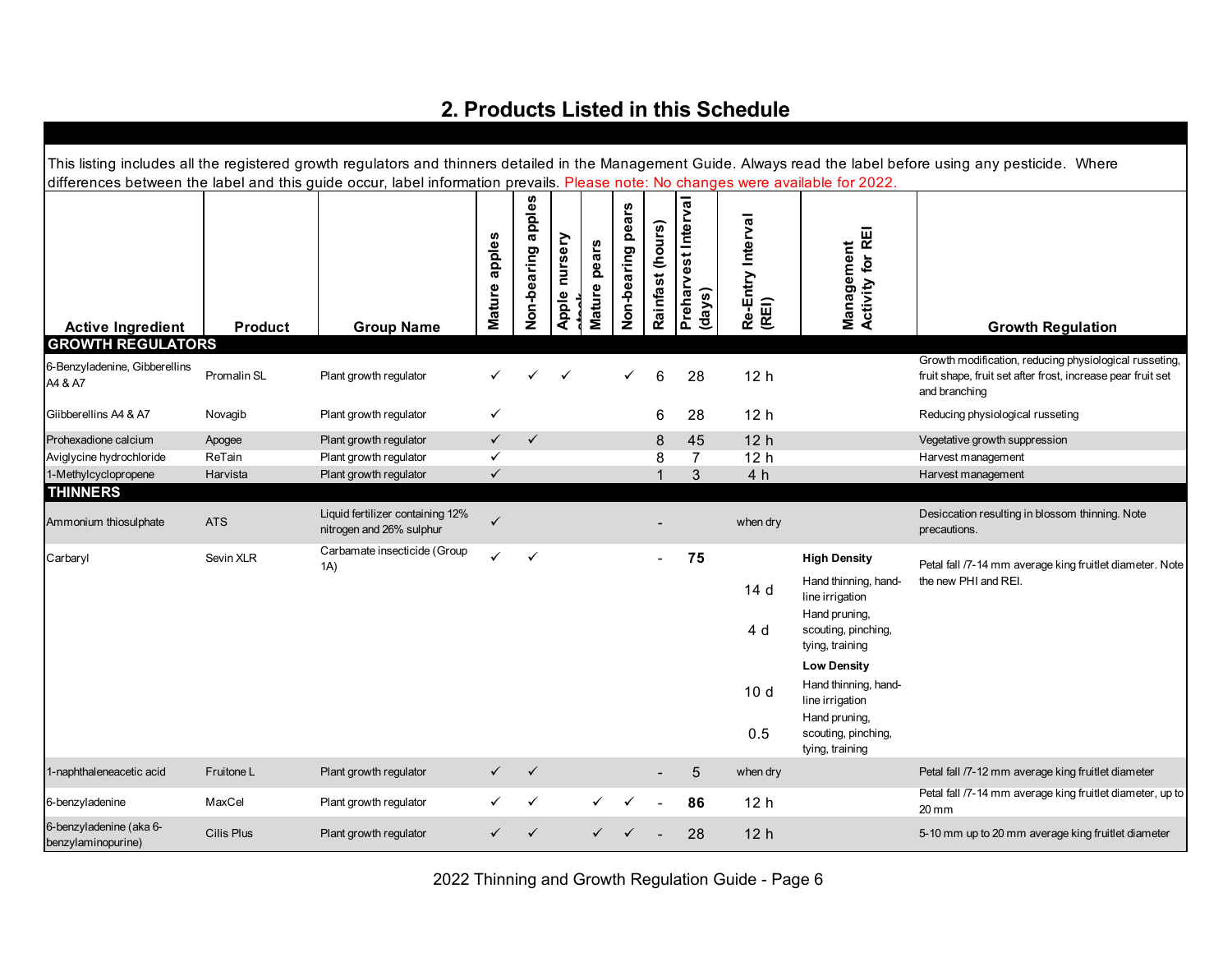## **3. Thinning and Growth Regulation Apple Orchard Calendar**

A guide to thinners and growth regulators for apple orchards in Nova Scotia.

All rates are per hectare of mature ("standard") trees or full dilute volume of about 3,370 L of water/ha unless specified as 1,000 L. To adjust for smaller trees and higher density plantings, refer to Crop Adapted Spraying at http://sprayers101.com/. All rates are based on label rates. Always read the label before using any pesticide. Where differences between the label and this guide occur, label information prevails. Please note: Red text is new to this guide in 2022.

| <b>Growth Regulation</b>     |   | <b>Products</b>                | <b>Formulation</b> | Rate                                                                  | <b>Notes</b>                                                                                                                                                                                                                                                                                                                                                                                                                                                                                                                                                                                                                                                                                                                                                                                                                                                                                      |
|------------------------------|---|--------------------------------|--------------------|-----------------------------------------------------------------------|---------------------------------------------------------------------------------------------------------------------------------------------------------------------------------------------------------------------------------------------------------------------------------------------------------------------------------------------------------------------------------------------------------------------------------------------------------------------------------------------------------------------------------------------------------------------------------------------------------------------------------------------------------------------------------------------------------------------------------------------------------------------------------------------------------------------------------------------------------------------------------------------------|
| <b>DORMANT TO BUD SWELL</b>  |   |                                |                    |                                                                       |                                                                                                                                                                                                                                                                                                                                                                                                                                                                                                                                                                                                                                                                                                                                                                                                                                                                                                   |
| <b>Growth modification</b>   |   | Promalin                       | <b>SL</b>          | 100-166 mL/ 500 mL latex<br>paint                                     | Mix with latex paint and apply directly to buds with a brush or sponge uniformly covering bark surface.<br>Apply to 1-year-old wood only. Apply when terminal buds have started to swell, but before bud break as<br>this may result in injury to tender side shoot tips. Notching bark above the bud prior to treatment will<br>greatly increase shoot elongation. Do not use when temperatures are below freezing, above 32°C or if<br>rain is forecast within 6 hours.                                                                                                                                                                                                                                                                                                                                                                                                                         |
| <b>BLOOM</b>                 |   |                                |                    |                                                                       |                                                                                                                                                                                                                                                                                                                                                                                                                                                                                                                                                                                                                                                                                                                                                                                                                                                                                                   |
| <b>Russeting</b>             |   | diseased or chemical action).  |                    |                                                                       | May only reduce russeting caused by climatic factors affecting the fruit during the first 30-40 days of development. Will not reduce russeting caused by other factors (e.g. pest,                                                                                                                                                                                                                                                                                                                                                                                                                                                                                                                                                                                                                                                                                                                |
|                              | ▶ | Promalin                       | <b>SL</b>          | Maximum of four<br>applications of 250 to 500<br>mL/ha                | Apply at 7-12 day intervals beginning between full bloom and petal fall. Earlier<br>applications, shorter intervals and higher rates are recommended when russet conditions are<br>severe (long cold and wet periods during bloom). Do not use when temperatures are below freezing,<br>above 32°C or if rain is forecast within 6 hours.                                                                                                                                                                                                                                                                                                                                                                                                                                                                                                                                                         |
| <b>Blossom thinning</b>      |   | Ammonium<br>thiosulphate (ATS) |                    | 12.5 L of ATS / 1000 L of<br>water                                    | ATS thins by burning the stigma and pistils to prevent successful pollination. ATS should be applied<br>towards the later part of full bloom (80-100% FB) when adequate pollination has occurred. The goal is to<br>apply ATS when the king flower has been open for 24-48 hours and has been fertilized but prior to the<br>lateral flowers becoming fertilized. This strategy always produces variable results but has been effective<br>in the past on Honeycrisp. The advantages of blossom thinning with ATS are potentially increased fruit<br>size and return bloom compared to later fruitlet thinning. ATS would be a good consideration for early<br>thinning of small fruited varieties (e.g. Ambrosia, Gala, SweeTango) and biennial bearing varieties<br>(Honeycrisp). The disadvantages of ATS are thinning with an unknown crop load and the potential for<br>foliar spray injury. |
| <b>Fruit shape</b>           |   |                                |                    | Improvements through fruit elongation and more prominent calyx lobes. |                                                                                                                                                                                                                                                                                                                                                                                                                                                                                                                                                                                                                                                                                                                                                                                                                                                                                                   |
|                              |   | Promalin                       | <b>SL</b>          | 1.2-2.3 L/ha in 500-1500<br>L/ha                                      | Make a single application of 1.2 to 2.3 L of Promalin SL Plant Growth Regulator per hectare<br>from early king bloom to the early stages of petal fall of the side blossoms. When the bloom period is<br>prolonged, two applications give the best results. Make the first application of 0.6 to 1.2 L of Promalin SL<br>Plant Growth Regulator per hectare at the beginning of the bloom period. Make the second application of<br>0.6 to 1.2 L of Promalin SL Plant Growth Regulator per hectare when the remainder of the canopy comes<br>into bloom. Do not use when temperatures are below freezing, above 32°C or if rain is forecast within 6<br>hours.                                                                                                                                                                                                                                    |
| <b>Fruit set after frost</b> |   | Promalin                       | SL                 | 1.2-2.3 L/ha in 500-1500<br>L/ha                                      | Make a single application of 1.2 to 2.3 L Promalin SL Plant Growth Regulator per hectare. Apply<br>within 24 hours after a frost event when the majority of the crop is between early bloom and full<br>bloom. Do not apply to frozen foliage, blossoms or developing fruit. Allow trees to completely<br>thaw prior to application. Do not use a surfactant.                                                                                                                                                                                                                                                                                                                                                                                                                                                                                                                                     |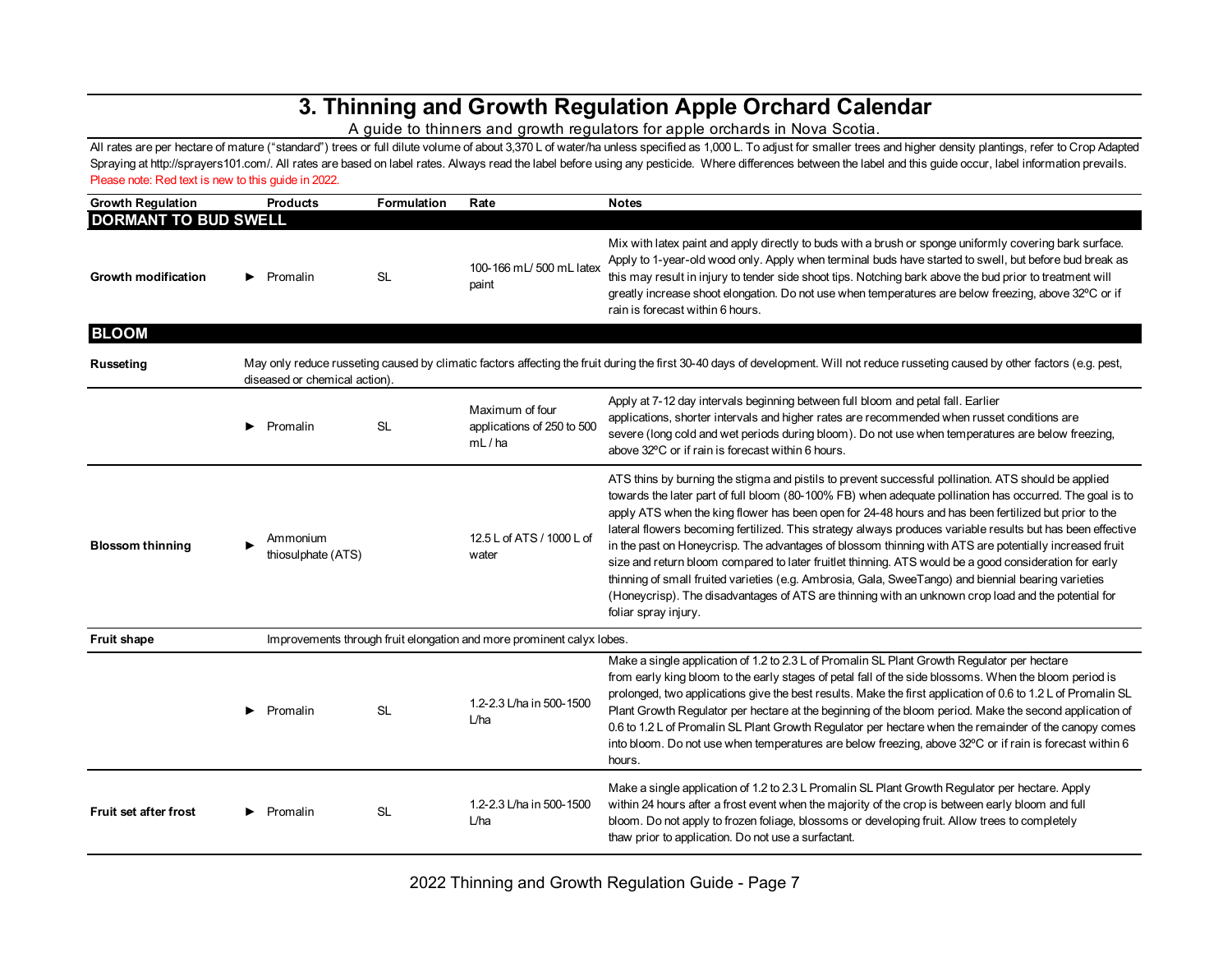| <b>Growth Regulation</b>                                           |                                                                                                                                                                                                                                                                                                                                                                                                                                                                                                                                                                                                                                                                                                                                                                                         | <b>Products</b>                                          | Formulation | Rate                                                                   | <b>Notes</b>                                                                                                                                                                                                                                                                                                                                                                                                                                                                                                                                                                                                                                                                                                                                                                                                                                                                                 |
|--------------------------------------------------------------------|-----------------------------------------------------------------------------------------------------------------------------------------------------------------------------------------------------------------------------------------------------------------------------------------------------------------------------------------------------------------------------------------------------------------------------------------------------------------------------------------------------------------------------------------------------------------------------------------------------------------------------------------------------------------------------------------------------------------------------------------------------------------------------------------|----------------------------------------------------------|-------------|------------------------------------------------------------------------|----------------------------------------------------------------------------------------------------------------------------------------------------------------------------------------------------------------------------------------------------------------------------------------------------------------------------------------------------------------------------------------------------------------------------------------------------------------------------------------------------------------------------------------------------------------------------------------------------------------------------------------------------------------------------------------------------------------------------------------------------------------------------------------------------------------------------------------------------------------------------------------------|
| <b>LATE BLOOM/EARLY PETAL FALL</b>                                 |                                                                                                                                                                                                                                                                                                                                                                                                                                                                                                                                                                                                                                                                                                                                                                                         |                                                          |             |                                                                        |                                                                                                                                                                                                                                                                                                                                                                                                                                                                                                                                                                                                                                                                                                                                                                                                                                                                                              |
| <b>Vegetative growth</b><br>suppression                            |                                                                                                                                                                                                                                                                                                                                                                                                                                                                                                                                                                                                                                                                                                                                                                                         | Apogee                                                   | 27.5 WG     | 450g/1,000L                                                            | Apogee can effectively suppress shoot blight by reducing shoot growth when applied at the right timing.<br>Apply at 2.5 to 5.0 cm of new shoot growth. Subsequent applications can be made at 14-21 day intervals<br>to a maximum of 4 applications per season. A reduction in shoot growth may be undesirable for young<br>orchards. Refer to the label for specific information on vegetative growth control. Note that loss of<br>efficacy could result when Apogee and Promalin/Novagib are used during the same season. (Apogee<br>inhibits gibberellins and Promalin/Novagib contains gibberellins.)                                                                                                                                                                                                                                                                                   |
| Fruit shape                                                        |                                                                                                                                                                                                                                                                                                                                                                                                                                                                                                                                                                                                                                                                                                                                                                                         | Use one of the products listed for fruit shape at Bloom. |             |                                                                        |                                                                                                                                                                                                                                                                                                                                                                                                                                                                                                                                                                                                                                                                                                                                                                                                                                                                                              |
| PETAL FALL/CALYX                                                   |                                                                                                                                                                                                                                                                                                                                                                                                                                                                                                                                                                                                                                                                                                                                                                                         |                                                          |             |                                                                        |                                                                                                                                                                                                                                                                                                                                                                                                                                                                                                                                                                                                                                                                                                                                                                                                                                                                                              |
| Russeting                                                          |                                                                                                                                                                                                                                                                                                                                                                                                                                                                                                                                                                                                                                                                                                                                                                                         | pest, diseased or chemical action).                      |             |                                                                        | May only reduce russeting caused by climatic factors affecting the fruit during the first 30-40 days of development. Will not reduce russeting caused by other factors (e.g.                                                                                                                                                                                                                                                                                                                                                                                                                                                                                                                                                                                                                                                                                                                 |
|                                                                    |                                                                                                                                                                                                                                                                                                                                                                                                                                                                                                                                                                                                                                                                                                                                                                                         | Promalin                                                 | <b>SL</b>   | Maximum of four<br>applications of 250 to 500<br>mL/ha                 | Apply at 7-12 day intervals beginning between full bloom and petal fall. Earlier<br>applications, shorter intervals and higher rates are recommended when russet conditions are<br>severe (long cold and wet periods during bloom). Do not use when temperatures are below freezing,<br>above 32°C or if rain is forecast within 6 hours.                                                                                                                                                                                                                                                                                                                                                                                                                                                                                                                                                    |
|                                                                    | ▶                                                                                                                                                                                                                                                                                                                                                                                                                                                                                                                                                                                                                                                                                                                                                                                       | Novagib                                                  | <b>SN</b>   | no more than 935 L<br>water/ha                                         | 1.5 - 1.9 L of product/ha in Make the first application at the beginning of petal fall. Repeat this at 7 – 10 day intervals for 4 to 5<br>applications in order to achieve optimal russet reduction. Works best if climatic conditions allow an<br>extended drying period.                                                                                                                                                                                                                                                                                                                                                                                                                                                                                                                                                                                                                   |
| <b>Fruitlet thinning</b>                                           |                                                                                                                                                                                                                                                                                                                                                                                                                                                                                                                                                                                                                                                                                                                                                                                         |                                                          |             |                                                                        | Note the preharvest intervals for early maturing varieties such as Paula Red. For more information on rate of thinning activity and rates, refer to Table 3 on page 12.                                                                                                                                                                                                                                                                                                                                                                                                                                                                                                                                                                                                                                                                                                                      |
|                                                                    |                                                                                                                                                                                                                                                                                                                                                                                                                                                                                                                                                                                                                                                                                                                                                                                         | Sevin XLR Plus                                           | <b>SU</b>   | High density at 3.22<br>L/ha/year and low density<br>at 2.15 L/ha/year | DO NOT APPLY SEVIN DURING BLOOM PRIOR TO 80% PETAL FALL AS IT IS TOXIC TO BEES.<br>Sevin is classified as a mild, reliable thinner. For orchards that have transitioned to high density trellis<br>production architecture (e.g., spindle or super spindle trees) apply 0.5 to 3.22 L/ha as a full coverage<br>spray. For orchards that have not transitioned to high density trellis production architecture (e.g., dwarf,<br>semi-dwarf and full sized trees) apply 0.5 to 2.15 L/ha as a full coverage spray. Do not apply more than 2<br>times per year. It is suggested that nozzles be adjusted to deliver 2/3 of the spray volume in the upper<br>portion of a tree. Once fruit reach 6 to 7 mm in size the most satisfactory thinning is often achieved by<br>making the application right before a period forecasted of at least 3 days of moderate (21°C to 25°C)<br>temperatures. |
| 39-310 mL/1000 L water<br>SN<br>Fruitone L<br>▶<br>$(1-10$ ppm $)$ | The preferred application temperature is between 21° and 24°C under slow drying conditions.<br>Applications are not recommended below 16 $^{\circ}$ C or above 27 $^{\circ}$ C. Overthinning may occur when daytime<br>temperature exceeds 29°C. Satisfactory thinning can be obtained under such conditions with lower rates.<br>Spray applications should be directed to the top two-thirds of the tree canopy for optimal performance.<br>Thinning becomes increasingly difficult as fruit size increases. Adjust the rate of Fruitone L to obtain<br>desired results. Application to fruit > 15 mm may result in misshapen or pygmy fruit in sensitive<br>varieties. It is suggested that nozzles be adjusted to deliver 2/3 of the spray volume in the upper portion of<br>a tree. |                                                          |             |                                                                        |                                                                                                                                                                                                                                                                                                                                                                                                                                                                                                                                                                                                                                                                                                                                                                                                                                                                                              |
| Defruiting young trees                                             |                                                                                                                                                                                                                                                                                                                                                                                                                                                                                                                                                                                                                                                                                                                                                                                         | NAA and reduced growth may result.                       |             |                                                                        | Defruiting young trees can be accomplished with a combination of Sevin XLR at 2.5 L plus Maxcel at 5.0 L per 1000 L of water applied using dilute nozzles to the point of drip.<br>A few litres of oil (10.6 L/1000 L water) can also be added as a spreader sticker to this combination. This mixture should cover more than an acre of young trees. Apply from<br>petal fall until 8-10 mm. A second application can be done before 18 mm if additional thinning is needed. NAA can also be used to defruit young trees but tree stress from                                                                                                                                                                                                                                                                                                                                               |

2022 Thinning and Growth Regulation Guide - Page 8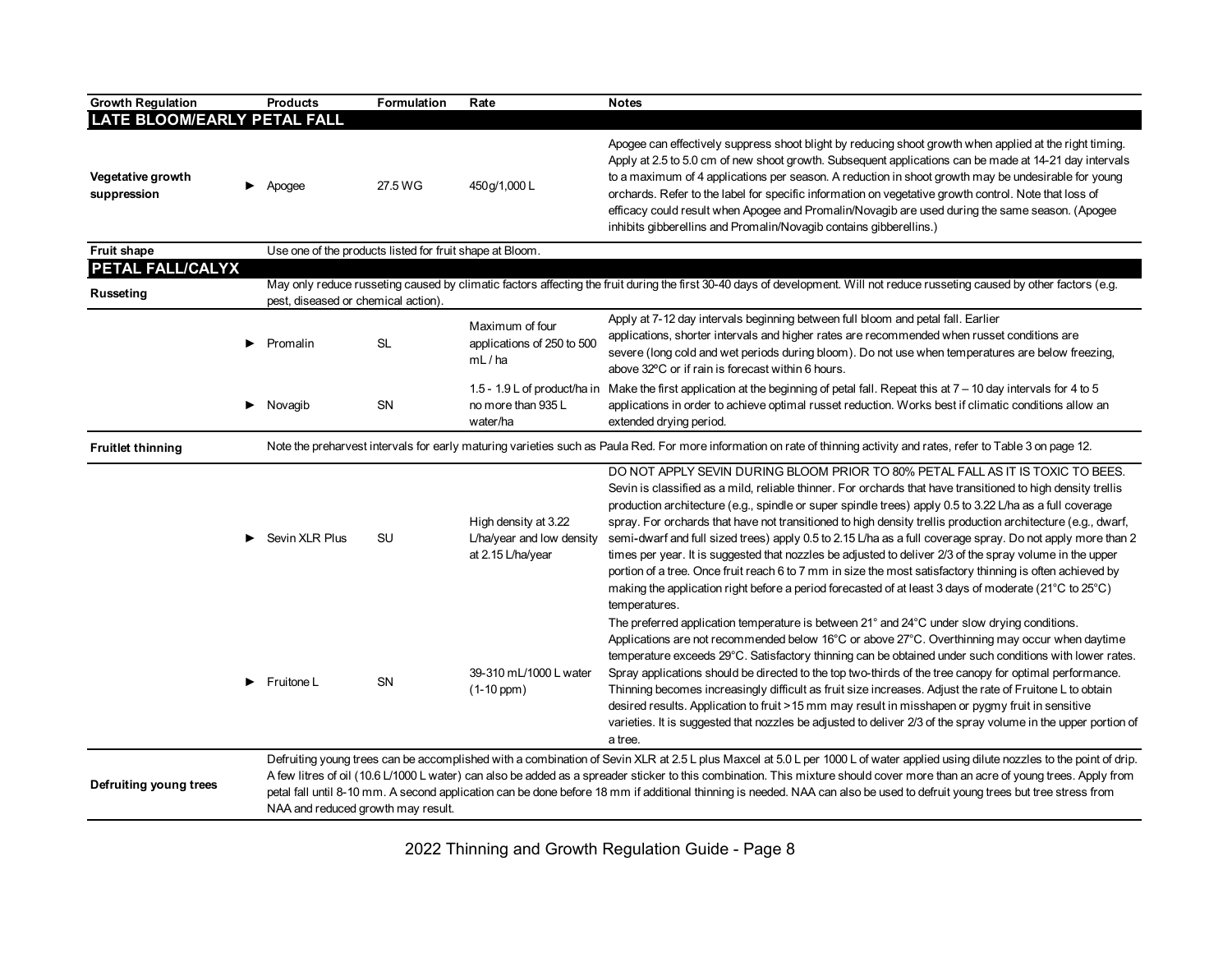| <b>Growth Regulation</b>                       |   | <b>Products</b>             | Formulation | Rate                                                                                                           | <b>Notes</b>                                                                                                                                                                                                                                                                                                                                                                                                                                                                                                                                                                                                 |
|------------------------------------------------|---|-----------------------------|-------------|----------------------------------------------------------------------------------------------------------------|--------------------------------------------------------------------------------------------------------------------------------------------------------------------------------------------------------------------------------------------------------------------------------------------------------------------------------------------------------------------------------------------------------------------------------------------------------------------------------------------------------------------------------------------------------------------------------------------------------------|
| <b>Branching</b>                               | ▶ | Promalin                    | <b>SL</b>   | 125-500 ppm<br>(62.5 - 250 mL per 10 L of<br>spray solution)                                                   | For orchard trees (apples and non-bearing pears), apply at 1-3 inches of new terminal growth. For<br>nursery stock (apples, nonbearing pears and non-bearing sweet cherries) treat after trees have reached<br>a terminal height at which lateral branching is desired. Do not exceed 2000 mL of Promalin per hectare.<br>Do not use when temperatures are below freezing, above 32°C or if rain is forecast within 6 hours.                                                                                                                                                                                 |
| EARLY FRUITLET DEVELOPMENT AT 5-14 MM DIAMETER |   |                             |             |                                                                                                                |                                                                                                                                                                                                                                                                                                                                                                                                                                                                                                                                                                                                              |
| <b>Fruitlet thinning</b>                       |   |                             |             |                                                                                                                | Note the preharvest intervals for early maturing varieties such as Paula Red. For more information on rate of thinning activity and rates, refer to Table 3 on page 12. When<br>fruit size is used as the guide for application timing, measure a random sample of 10 king fruitlets from each of 10 trees throughout a block.                                                                                                                                                                                                                                                                               |
|                                                | ▶ | Fruitone L                  | SN          | 39-310 mL/1000 L water<br>$(1-10$ ppm $)$                                                                      | Refer to comments listed for Fruitlet Thinning at Petal Fall/Calyx. Thinning applications with Fruitone L<br>are typically most effective when the king fruitlets are 5 to 10 mm in diameter.                                                                                                                                                                                                                                                                                                                                                                                                                |
|                                                | ▶ | Sevin XLR Plus              | SU          | 0.5-2.0 L/ 1,000 L water<br>Max app for high density<br>is 3.22 L/ha/year and low<br>density is 2.15 L/ha/year | Refer to comments listed for Fruitlet Thinning at Petal Fall/Calyx. When fruit reach a size range of 7 to<br>14 mm they are most sensitive to thinner application and weather conditions particularly at 3 to 4 days<br>after application will influence thinner response. Application made when temperatures are expected to be<br>below 17°C may result in reduced and insufficient thinning. When temperatures are expected to exceed<br>27°C or when moderate temperatures are accompanied by an extended period (3 to 4 days) of cloudy<br>weather, heavy or excessive thinning may be observed.        |
|                                                | ▶ | Sevin XLR Plus              | <b>SU</b>   | 0.5-2.0 L/ 1,000 L water<br>Max app for high density<br>is 3.22 L/ha/year and low<br>density is 2.15 L/ha/year | Refer to comments above for Sevin and Fruitone L.                                                                                                                                                                                                                                                                                                                                                                                                                                                                                                                                                            |
|                                                |   | & Fruitone L                | SN          | 39-310 mL/1000 L water<br>$(1-10$ ppm $)$                                                                      |                                                                                                                                                                                                                                                                                                                                                                                                                                                                                                                                                                                                              |
|                                                | ▶ | MaxCel                      |             | 75 to 200 ppm                                                                                                  | Do not apply more than twice in a season. Generally, only one application is recommended for fruit<br>thinning. If a second application is desired to obtain additional thinning allow 7-10 days and apply when<br>the average diameter of king fruitlets is 5-15 mm. Do not exceed a total of 22.5 litres (446 grams of 6BA)<br>per hectare per season for all uses. Applications will be most effective when the maximum temperature<br>on the day of application and for the following 2-3 days is 18°C or higher. Avoid spraying MaxCel Plant<br>Growth Regulator when ambient temperatures exceed 30°C. |
|                                                |   | $\triangleright$ Cilis Plus |             | 50 to 200 ppm                                                                                                  | Apply between 5-10 mm up to 20 mm average king fruitlet diameter. Apply with temperatures of 21-24°C<br>before and after application. Do not exceed 446 grams active ingredient per hectare per season for all<br>uses. Do not apply this product if the temperature is below 16°C. The products works best if climatic<br>conditions allow an extended drying period.                                                                                                                                                                                                                                       |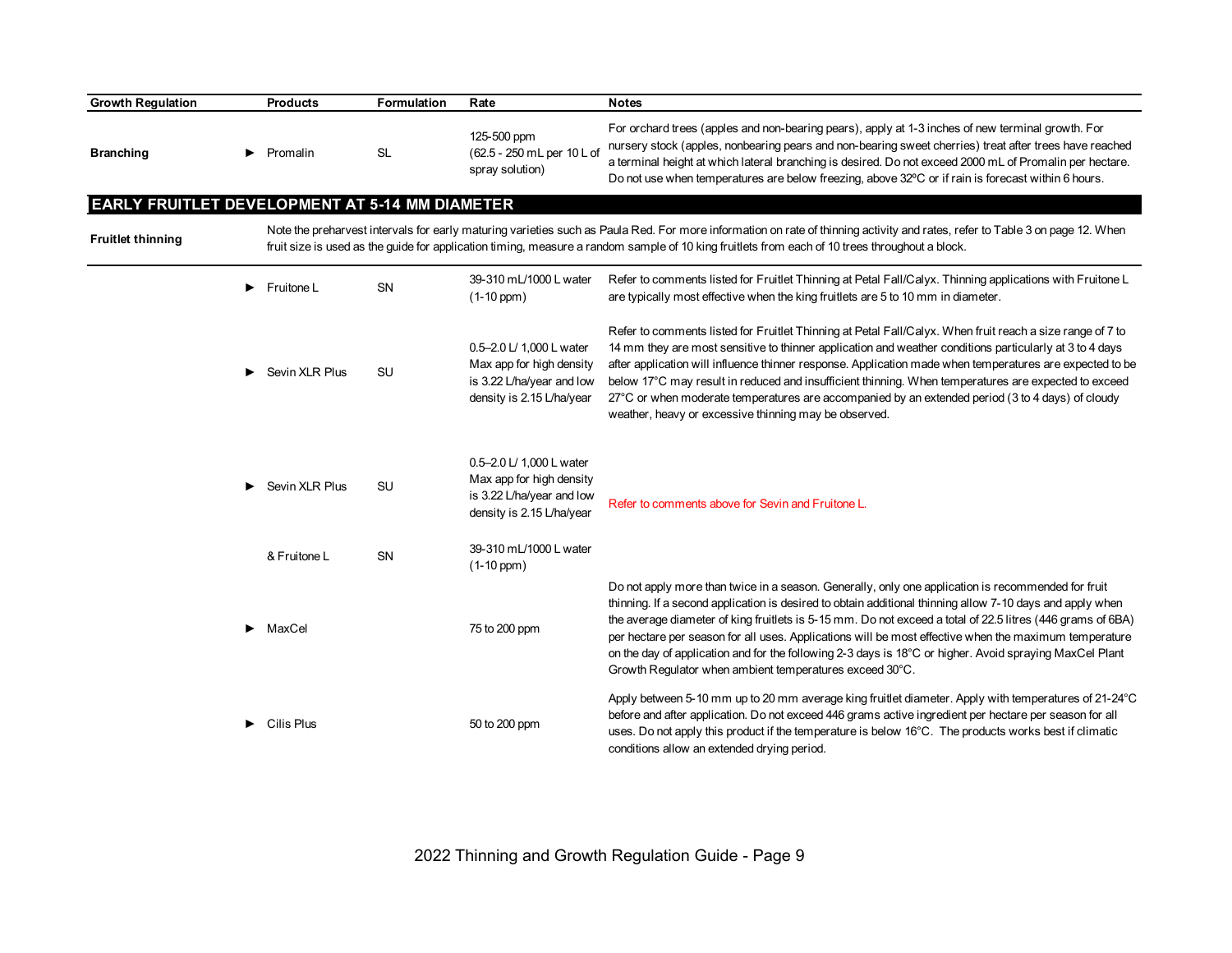| Growth<br>ı Reaulation | roducts | <b>Formulation</b> | rale | Notes |  |
|------------------------|---------|--------------------|------|-------|--|
|------------------------|---------|--------------------|------|-------|--|

According to local research in 2019-2020, adding Purespray Green Oil at 1% to thinning product combinations strengthens thinning efficacy when applied to Honeycrisp at 10 mm king fruitlet diameter. Adding oil to Sevin, Sevin + Fruitone, and Sevin + MaxCel consistently trended toward reduced fruit set, reduced crop load and increased average fruit weight. Oil is not recommended on varieties sensitive to oil treatment such as Red Delicious, Ambrosia, and Gala. This research explored crop tolerance on only Honeycrisp. The study did not demonstrate the thinning efficacy of oil in a situation of heavy post-bloom fruit load (>3 fruit per cluster). In cases of heavy fruit load, expect increased thinning response. PureSpray Green oil is not registered for fruitlet thinning but growers should be aware that application for registered uses during the thinning-susceptible stage could produce thinning activity.

#### **PRE-HARVEST**

**Harvest management**

| $\blacktriangleright$ ReTain | <b>SP</b> | 1 pouch of 333 g per acre<br>$(0.4 \text{ ha})$ | Single Pick Harvest: Apply three to four weeks prior to the anticipated beginning of the normal harvest<br>period of untreated fruit for the current season. ReTain applied three to four weeks before harvest will<br>delay the harvest period up to 7 to 10 days. Multiple Pick Harvest: To improve the fruit quality and<br>storage potential of later picked apples (2nd, 3rd, 4th picks) apply one pouch of ReTain per acre, one to<br>two weeks prior to the anticipated beginning of the normal harvest period of untreated fruit for the current<br>season. ReTain applied one to two weeks before harvest typically will not delay the start of the harvest<br>(1st pick), but will help control the maturation rate of the later picks. Under difficult coloring conditions,<br>color development of certain bi-color apple varieties such as Gala and Honeycrisp™ will be delayed<br>when ReTain is applied at one pouch per 0.4 hectare (1 acre). |
|------------------------------|-----------|-------------------------------------------------|---------------------------------------------------------------------------------------------------------------------------------------------------------------------------------------------------------------------------------------------------------------------------------------------------------------------------------------------------------------------------------------------------------------------------------------------------------------------------------------------------------------------------------------------------------------------------------------------------------------------------------------------------------------------------------------------------------------------------------------------------------------------------------------------------------------------------------------------------------------------------------------------------------------------------------------------------------------|
| Harvista                     |           | 5.9-17.7 L/ha                                   | An in-line chemical injector system, designed for use with this product, is required for application. Apply<br>3–21 days before anticipated harvest. Within the rate range, use higher rates for fruit that are at a more<br>advanced stage of maturity. Since Harvista 1.3 SC can impact or delay the onset and extent of red color<br>development, lower rates within the rate range should be used on bicolored apple varieties. Do not apply<br>more than 17.7 L/ha per crop.                                                                                                                                                                                                                                                                                                                                                                                                                                                                             |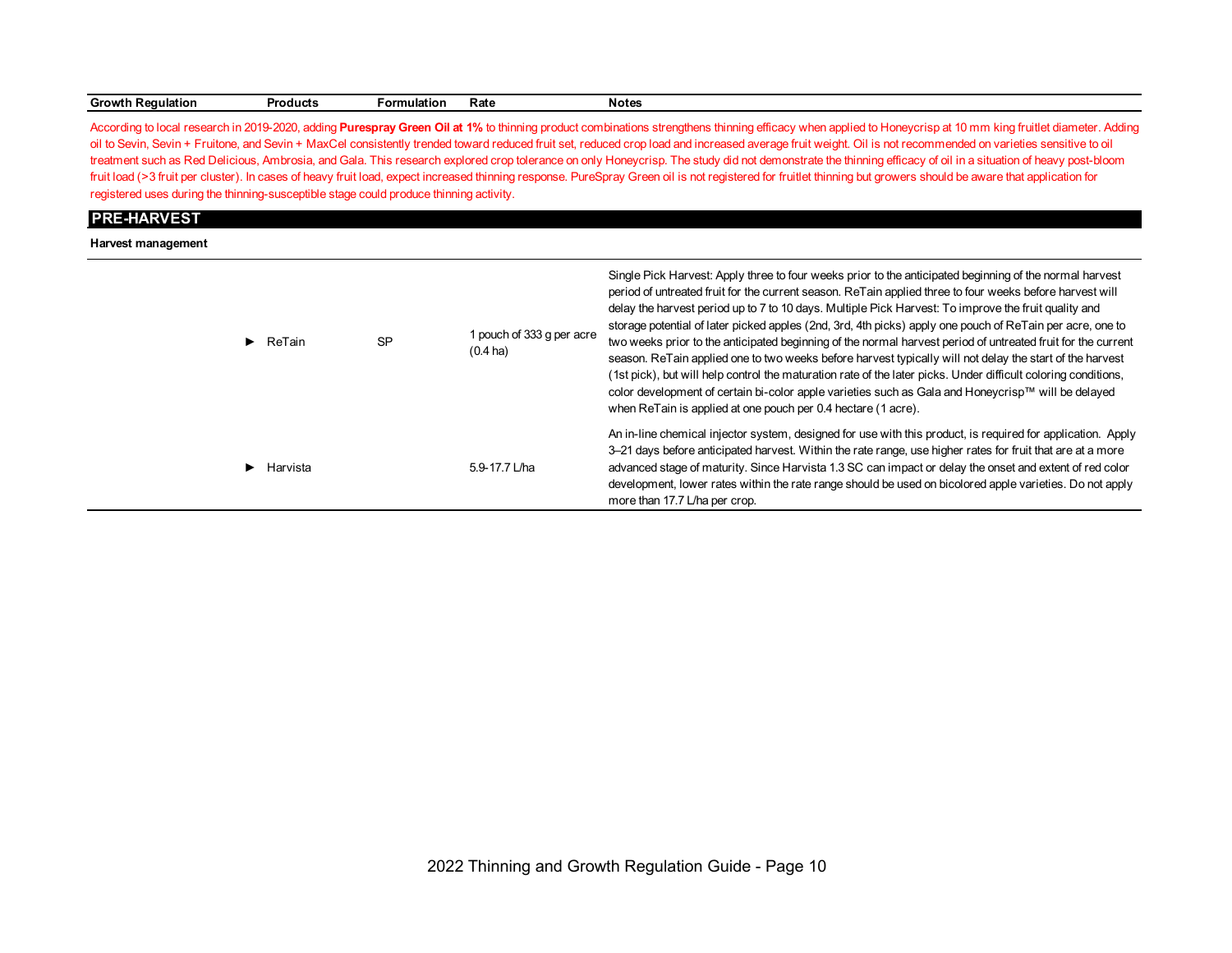# **4. Chemical Thinner Product Guide**

Note important product use pattern amendments:

- Sevin XLR now has a maximum yearly application rate of 3.22 L/ha for trellised orchards and 2.15 L/ha for nontrellised orchards. In varieties that were typically thinned with combinations of Sevin XLR & Fruitone or Maxcel with a rate of Sevin exceeding these new yearly maximums, you may need to consider increasing the rate of Fruitone or Maxcel slightly to compensate.
- Note that Sevin has a PHI of 75 days and MaxCel a PHI of 86 days which is challenging on early varieties like Paula Red

## **Product Preparation Guide**

The label rates for the plant growth regulators Fruitone L, MaxCel, and Cilis Plus are written in parts per million (PPM). The PPM measurement describes the volume of product required in a volume of water to arrive at a certain concentration of active ingredient.

Plant growth regulators are recommended in terms of concentration because the level of thinning action or other developmental response can be adjusted by increasing or decreasing the concentration. They are applied at very small concentrations, relative to fungicides and insecticides, because plant growth regulators produce major developmental differences at very small concentrations.

The labels for Fruitone L, MaxCel, and Cilis Plus all list the amount of product required in a spray solution to achieve a desired PPM. The following product amounts taken from the labels should not change the volume of product you would typically use in your thinning program. However, referring to the given PPM should help to standardize the language surrounding PPMs.

| <b>THALEMENT</b>               |                                 |       |       |        |  |  |  |  |  |
|--------------------------------|---------------------------------|-------|-------|--------|--|--|--|--|--|
| <b>Target</b><br>concentration | <b>Volume of spray solution</b> |       |       |        |  |  |  |  |  |
| (ppm NAA)                      | 935L                            | 1871L | 2806L | 3742 L |  |  |  |  |  |
|                                | $30*$                           | 60    | 90    | 120    |  |  |  |  |  |
|                                | 146                             | つロつ   | 438   | 584    |  |  |  |  |  |

**10** 292 584 876 1168 **15** 438 876 1314 1752 **20** 584 1168 1752 2336

**Table 1: Spray preparation chart for Fruitone L (1-naphthaleaneacetic acid or NAA) in parts per million (PPM) of NAA active ingredient.**

mL of Fruitone L product

**Table 2: Spray preparation chart for Cilis Plus (2.0% weight of 6-benzyladenine or 6-BA) in parts per million (PPM) of 6-BA active ingredient.**

| <b>Target</b><br>concentration | <b>Volume of spray solution</b> |       |  |  |  |  |
|--------------------------------|---------------------------------|-------|--|--|--|--|
| (ppm of 6-BA)                  | 200 L                           | 1000L |  |  |  |  |
| 10                             | $95*$                           | 475   |  |  |  |  |
| 25                             | 240                             | 1190  |  |  |  |  |
| 50                             | 475                             | 2390  |  |  |  |  |
| 75                             | 715                             | 3580  |  |  |  |  |
| 100                            | 955                             |       |  |  |  |  |

2022 Thinning and Growth Regulation Guide - Page 11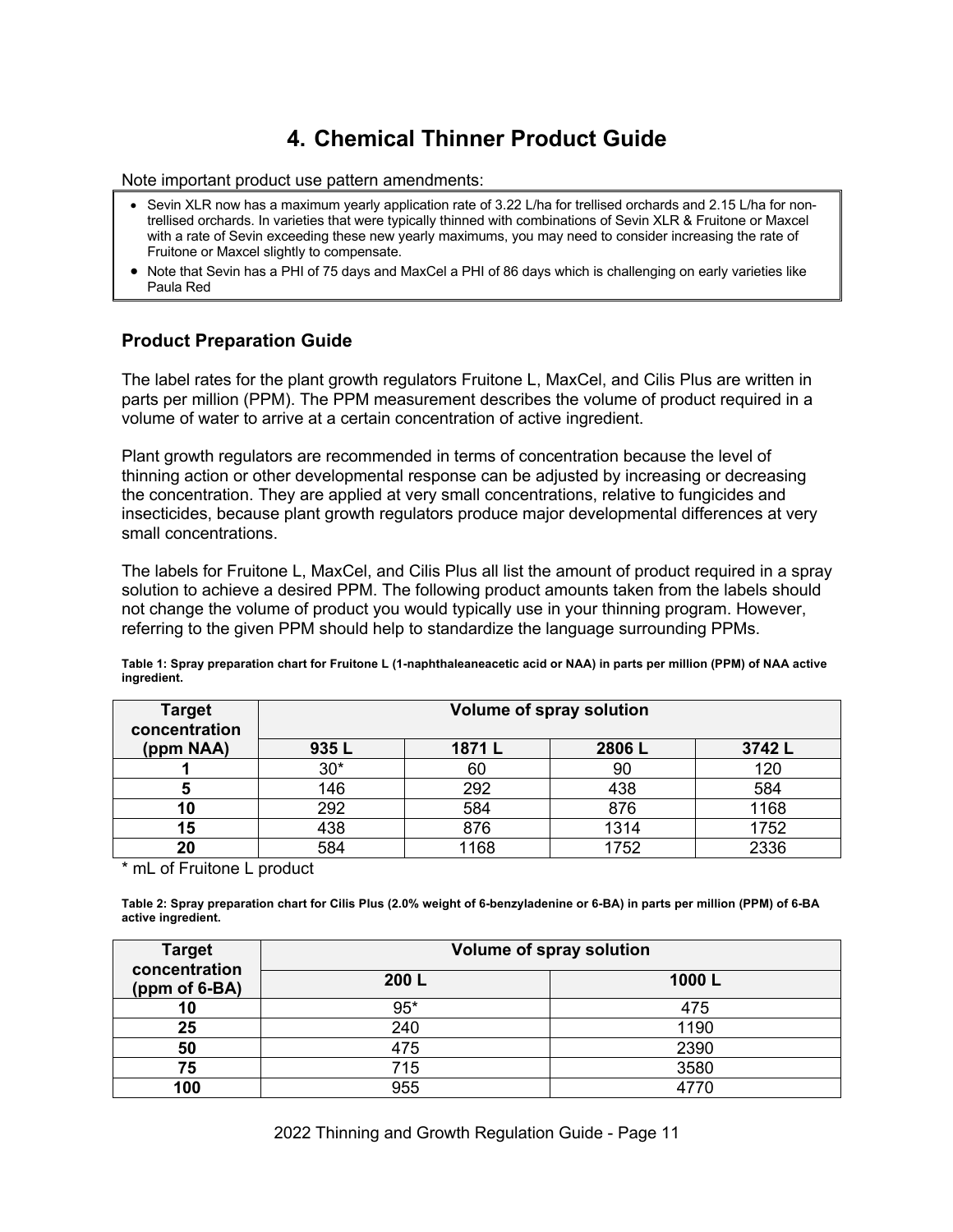| 125 | 1190 | 5960 |
|-----|------|------|
| 150 | 1430 | 7160 |
| 175 | 1670 | 8350 |
| 200 | 1910 | 9540 |

\* mL of Cilis Plus product

**Table 3: Spray preparation chart for MaxCel (1.9% weight of 6-benzyladenine or 6-BA) in parts per million (PPM) of 6-BA active ingredient.**

| <b>Target</b>                  | <b>Volume of spray solution</b> |       |  |  |  |  |
|--------------------------------|---------------------------------|-------|--|--|--|--|
| concentration<br>(ppm of 6-BA) | 380L                            | 1000L |  |  |  |  |
| 10                             | 190*                            | 470   |  |  |  |  |
| 25                             | 475                             | 1250  |  |  |  |  |
| 50                             | 950                             | 2500  |  |  |  |  |
| 75                             | 1420                            | 3750  |  |  |  |  |
| 100                            | 1900                            | 5000  |  |  |  |  |
| 125                            | 2380                            | 6250  |  |  |  |  |
| 150                            | 2850                            | 7500  |  |  |  |  |
| 175                            | 3330                            | 8750  |  |  |  |  |
| 200                            | 3800                            | 10000 |  |  |  |  |

\* mL of MaxCel product

## *Product Guide Tips*

The following tips are based on observations and research results from field trials conducted in the Annapolis Valley of Nova Scotia. The tips were prepared by C.G. Embree and D.S. Nichols in 2013 and changes were more recently made to product names.

- 1. Sevin XLR can be applied at desired amount of water per hectare with a fungicide from calyx until 12 mm fruitlet growth stage.
- 2. Following Sevin XLR with a fungicide, assess fruit set when fruitlet is approaching 10 mm in diameter. If more crop-load adjustment is needed, use Fruitone or MaxCel/Cilis Plus in addition to the earlier application of Sevin XLR.
- 3. For the more aggressive thinning, use Sevin XLR at the high rate plus Fruitone (NAA) at 3 to 5 ppm at late petal fall. Trials with 100 ppm MaxCel + 5 ppm Fruitone has improved return bloom.
- 4. No set of king fruit will require a more aggressive thinning program.
- 5. MaxCel/Cilis Plus in combination with Sevin XLR is recommended for 8-12 mm fruitlet thinner for Northern Spy.
- 6. MaxCel/Cilis Plus and Fruitone alone are effective at reducing the crop-load on McIntosh. Fruit in the cull size category can be reduced from 40% to 15%. These products are not recommended for thinning Red Delicious.
- 7. When trees are over-spurred, i.e. leaf to fruit ratio is low, chemical thinners will only do part of the required fruitlet removal. Special attention when pruning will be needed to get the ratio vegetative and fruit wood in balance. Follow-up hand thinning in July will likely be necessary for desired fruit size and colour for cultivars with growth habit similar to Honeycrisp.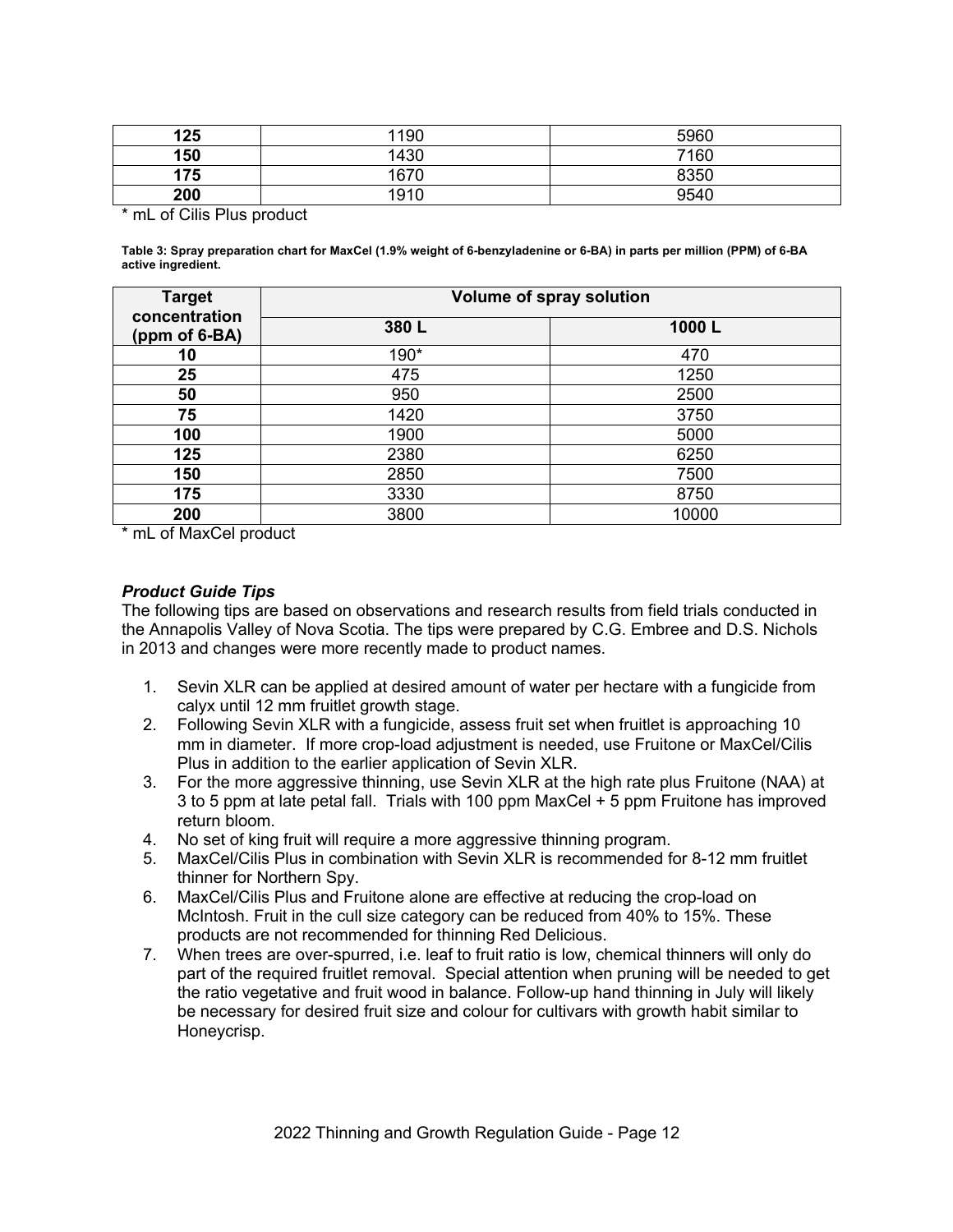## **Method of Application**

#### *Uniform coverage*

The goal is to deliver an accurate amount of chemical with uniform coverage of each flowering spur throughout the tree. The hormonal thinners need to be dissolved or uniformly suspended in water in order to be absorbed by the foliage. Using large volumes of water under slow drying conditions would be recommended when applying NAA but this does not appear as important with carbaryl.

## *Weather*

Weather conditions influence the rate of absorption of the thinner application. Absorption of product increases under warm temperatures and slow drying conditions (high humidity and minimum sunshine). Avoid applying these products under windy, cool (below 15°C) and fast drying conditions. Temperatures at 21-24°C are considered to be optimum. Rates of these products should be adjusted for weather conditions.

## *Average fruit size*

When fruit size is used as the guide for application timing, a random sample of 10 king fruitlets from each of 10 trees should be measured. Fruitlets are most sensitive to chemical thinners between 7 and 12 mm king fruitlet diameter stage.

## *Spray additives*

Surfactants (wetting agents) greatly enhance foliage absorption of hormone-type chemicals under unfavourable absorption conditions. A surfactant may reduce the amount of thinning variability caused by environmental conditions. The type and amount of surfactant used can affect the amount of chemical absorbed. A lower concentration of a hormone-type thinner plus a surfactant may be as effective as a high concentration of a chemical without the surfactant. Check the products label with regards to the need for and type of surfactant.

## *Compatibility*

In most cases, combining chemical thinners with insecticides and fungicides is not recommended. The delivery spray pattern used for thinning sprays should differ from that used for pesticide application. When thinning, more spray should be placed in the upper portion of the tree where the fruit is more difficult to thin. When thinning, the whole block may not be treated because of the cultivar mix and possible variations in fruit set.

- Do not use NAA with Bordeaux or lime sulphur
- Urea probably decreases the effectiveness of hormone-type thinners

#### *Leave a control*

Remember in order to assess results there must be a comparison. Always leave five representative, unsprayed "control" trees at the edge of a block that can be used to compare natural fruit drop to the effect of your thinner. Flag the unthinned trees so they are easily identified. Also keep accurate records of factors such as cultivar, weather, dates, concentrations and level of fruit set.

In experimental work, it is common to increase fruit size at harvest as much as 20 percent by actual measurement, while the difference cannot be seen by visual assessment. It will not take long to measure a sample of 10 fruit from each of 5 trees that were sprayed and 5 trees that were unsprayed. Compare your average fruit size on sprayed and unsprayed trees. Alternatively, you could also track how long it takes the same crew member to hand thin sprayed trees versus unsprayed trees.